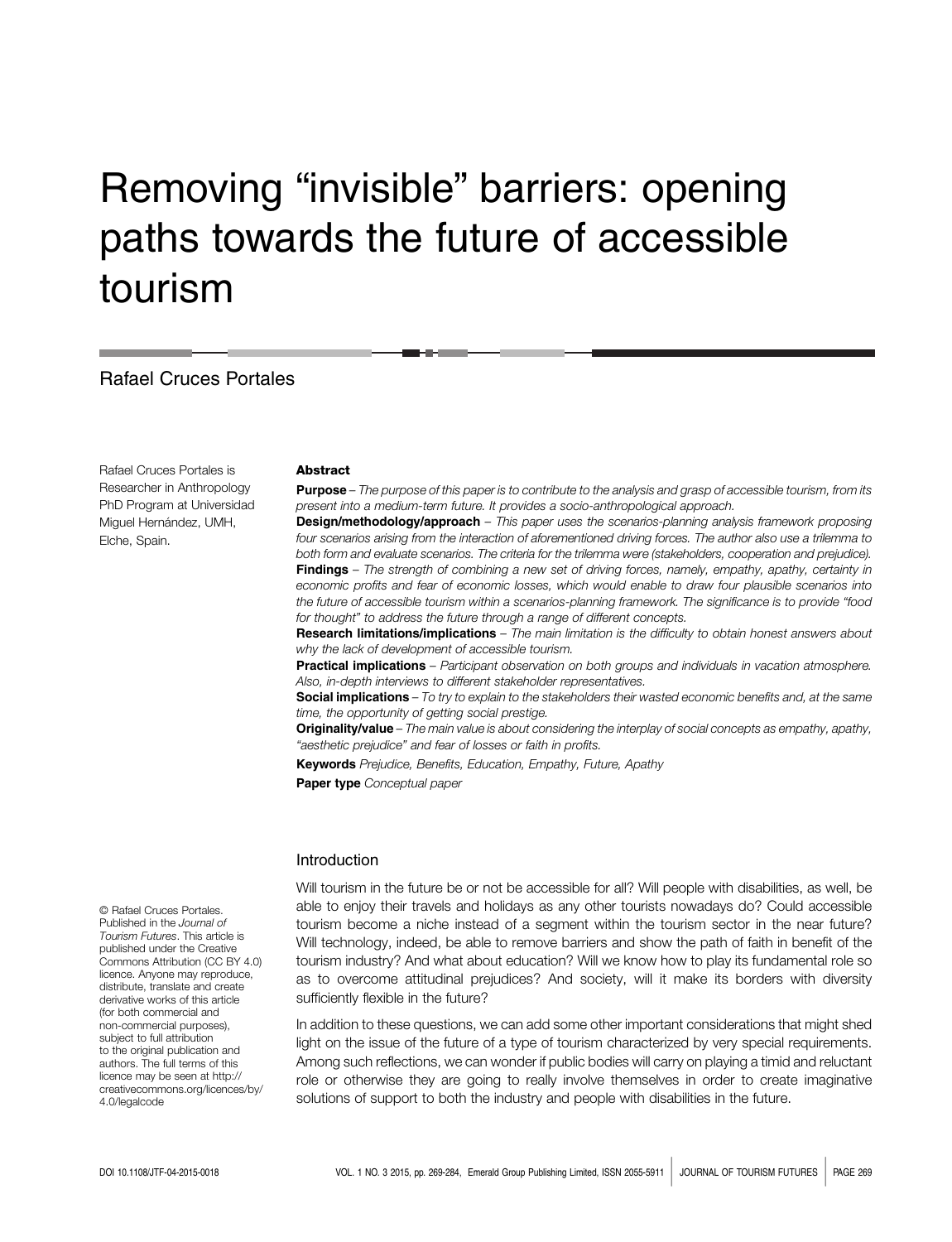We are in a world where specialization is the way that responds to the huge number of needs that our civilization has developed. Perhaps a future full-inclusive society where everybody would be able to have a satisfactory tourism experience needs to go through clearly planned different phases. Maybe an intermediate stage might be constituted by a specialization that is planned and carried out in an exemplary manner. Possibly in the future, all types of businesses that integrate the chain of travel and accessibility in a pleasant holiday experience must work altogether within a seamless system.

Following studies by Veil (1978) is possible to infer that specialization has nothing to do with marginalization and/or segregation. However, examples of good practices from businesses based on success in specialization in accessible tourism could be the best encouragement for others.

It is surprising that capitalism so far, despite its usual greed, has not made a greater effort to enhance productivity and development of this business segment within the tourism sector. So, what is the reason? Could it be that capitalism did not believe in tourism for people with disabilities as a real business opportunity? If so, what would it need to change this trend in the future?

# A scenario-planning approach

Definitely, all these questions and uncertainties lead us to raise a number of scenarios where we can imagine not a perfect and preferred future but several possibilities depending on the interaction of different driving forces.

We intend to culminate in painting four scenarios as seen in Figure 1. They derive from a scale of two opposite societal attitudes toward disability in the future, such as empathy or apathy. To this we have added two more opposite driving forces related to the dynamic of the risk businesses are willing to assume. This depicts the typical dilemma between the certainty of investment costs and the uncertainty of benefits or – in other words – the fear of losses.

As a result of a varied and dynamical interplay among drivers arise the scenarios which represent all feasible future situations. The first scenario has been termed Eden Gardens. Here a destination is described where the driving forces relate harmoniously working together overcoming the barriers that prevented people with disabilities from enjoying tourism. The stakeholders grasped the importance of rowing in the same direction. As a consequence, success was immediate and the costs of investment so as to make the tourism experience accessible and likable were written off in the first year. Within the first six months, an important increase in overnight stays was noticed, with its positive effects on the entire local economy.

The second scenario dares to portray a transitory situation as a bridge to a longer term future based on specialization, as a niche but fueled by empathy toward disability and therefore, lacking any sign of marginalization. A close connection with people with disabilities in order to know their needs and expectations first-hand and its further participation in the process of making accessible the whole chain of travel and accessibility were decisive, as was suggested in Buhalis et al. (2012). Here, some of the key stakeholders openly expressed fear of economic loss but, at the same time, they believed in the message of people with disabilities to be willing to visit their facilities if the promises of adapting them were fulfilled. This scenario, which has been called Golden Bridge, is an attempt to move forward in the right direction of preaching with the example. Brinckmann and Wildgen (2003) recommend enhancing the know how about treating people with disabilities adequately, putting yourself in another's shoes, constitutes the best way to understand them and thus be able to provide a nice tourism experience.

The core of the third scenario draws a fatalistic picture where each stakeholder in the field of tourism for people with disabilities is sailing alone and paddling upstream. As a result, they are losing faith in the future success of accessible tourism because of the certainty of the investment costs to adapt their facilities and a constant fear of economic losses. Within such an environment apathy becomes contagious. This scenario has been called Wasted Future.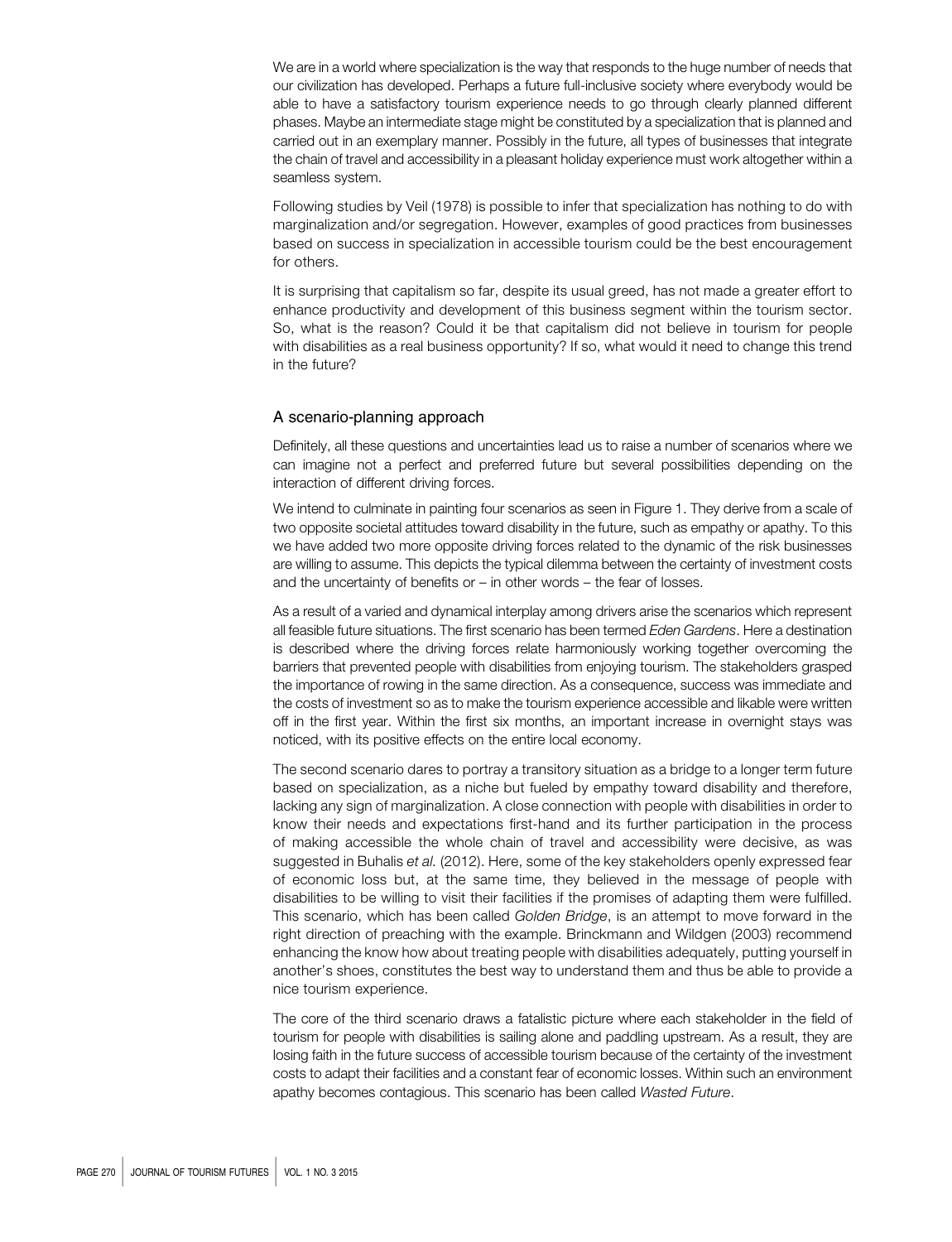

Finally, the last scenario, number four, shows a hope for development of accessible tourism in the future because of this evidence: the ageing of the world population. Particularly in western developed countries and considering their relatively high-purchasing power, this group would be expected to be taken into account. The population in this area over 60 years in 2050[1] will be 417 million out of a total of 1,200 million, that is, a 34.75 percent. Life expectancy at birth of this group is estimated at 82.8 years. This scenario has been termed The State of Hope.

Whichever scenario unfolds, accessible tourism is currently facing a range of alternatives and decisions about its future. The scenarios drawn head toward the future in a sequential dynamic of the current reality, which is close to the circumstances described in the so-called Wasted Future. Today there is a significant disconnection between the stakeholders in the field of accessible tourism. Battles are held separately and efforts are not shared. The fundamental role of public authorities as promoters of an appropriate framework, as incentivators for the necessary aids, as coordinators of adequate strategies and guarantors of the rights of persons with disabilities is under the umbrella of political correctness. This translates into a timorous performance of their duties, which is very discouraging to take faith in this segment of the tourism sector. At the same time, the official discourse posits the need to approach a context like Eden Gardens. For this, a profuse, innovative and well-intentioned regulation have been created and however, reflects the gap between the situation of fact and law. This divergence corresponds to an apparent indifference on the part of the industry. Another deficiency of crucial importance is the lack of inclusion in the curricula of tourism studies of a subject as accessible tourism. Furthermore, a practical and continuous training program of both all staff levels and managerial is absolutely necessary.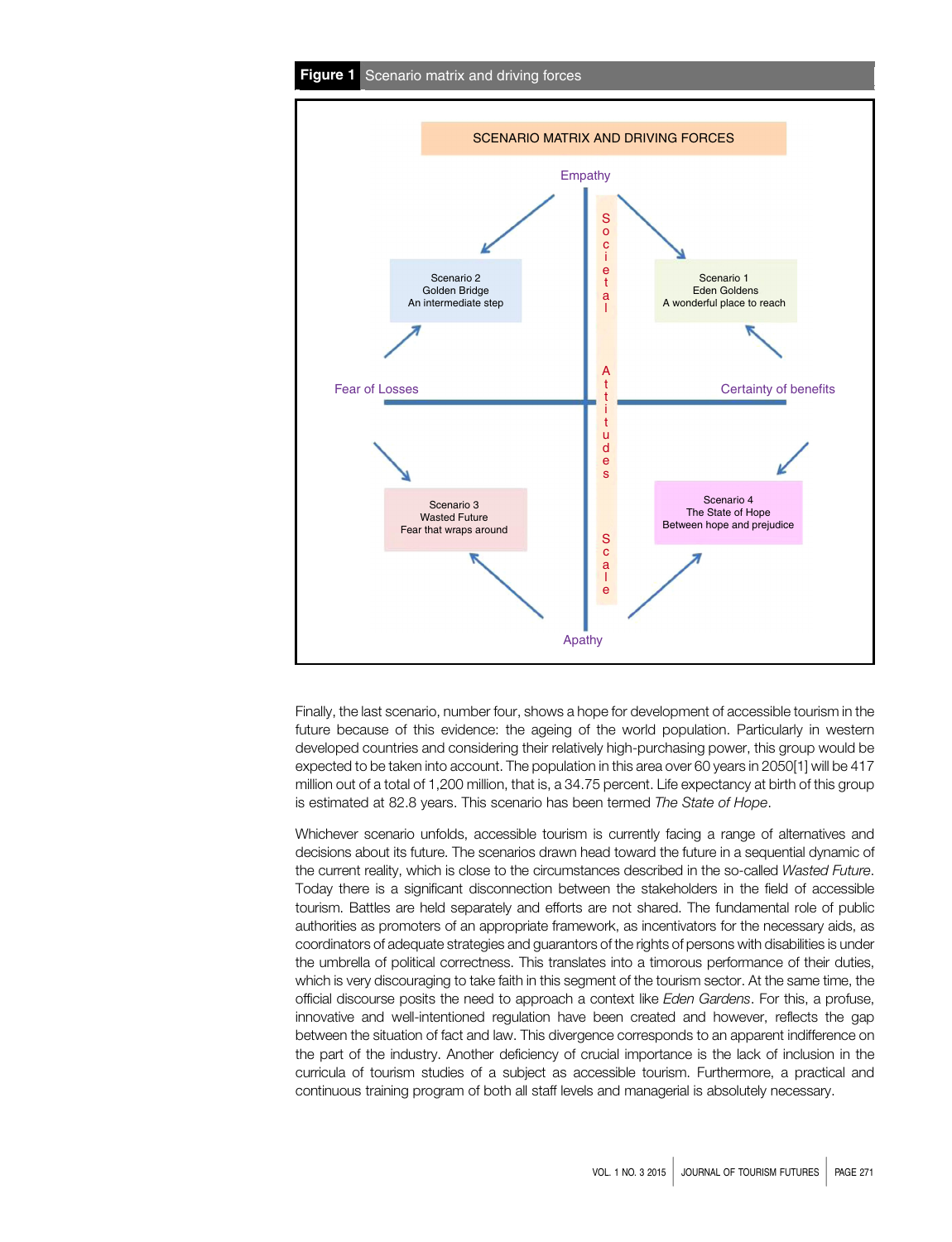All the scenarios attempt to travel to the future through different ways, trying to take into account the main elements of the history of accessible tourism so far. Some are bold and some quite radical, but the purpose is to dare to think differently.

# The scenarios

Four scenarios have been constructed to draw four different ways and outcomes for the future of accessible tourism. They were designed on the basis of an economic system whose dogma is to intensify the benefit. All scenarios have faced different situations which discussed if benefit and accessible tourism would be compatible. If there is, indeed, a segment or just a niche.

The methodological scenario-planning framework shows us the necessary introduction of several models of social behavior that alter or influence the environment where and why things happen, including its consequences, as can be seen in Oliver (1990). In addition, a schedule of changes is presented in each scenario. After that, a brief economic insight is provided to help understand the overall context better.

To this we must add a number of variants that interfere in the events crucially, namely, technology, stakeholders, education, prejudice, regulation, cooperation, specific training of staff and the appearance of facilitating agencies. Some of these variants have been clustered in a methodological trilemma structure where the achievement of any two depends on the third (Obstfeld et al., 2005), as shown in Figure 2.

This trilemma includes accessible tourism's stakeholders, the necessary cooperation among them and the issue of prejudice that permeates all other circumstances. We can admit that any prevalence of prejudice in society would have an impact on cooperative attitude between people and thus the interests of the stakeholders would distance. On the other hand, the prevalence of cooperation might be expected to strengthen synergies between stakeholders and consequently reduce levels of prejudice. In such circumstances, the prioritization of

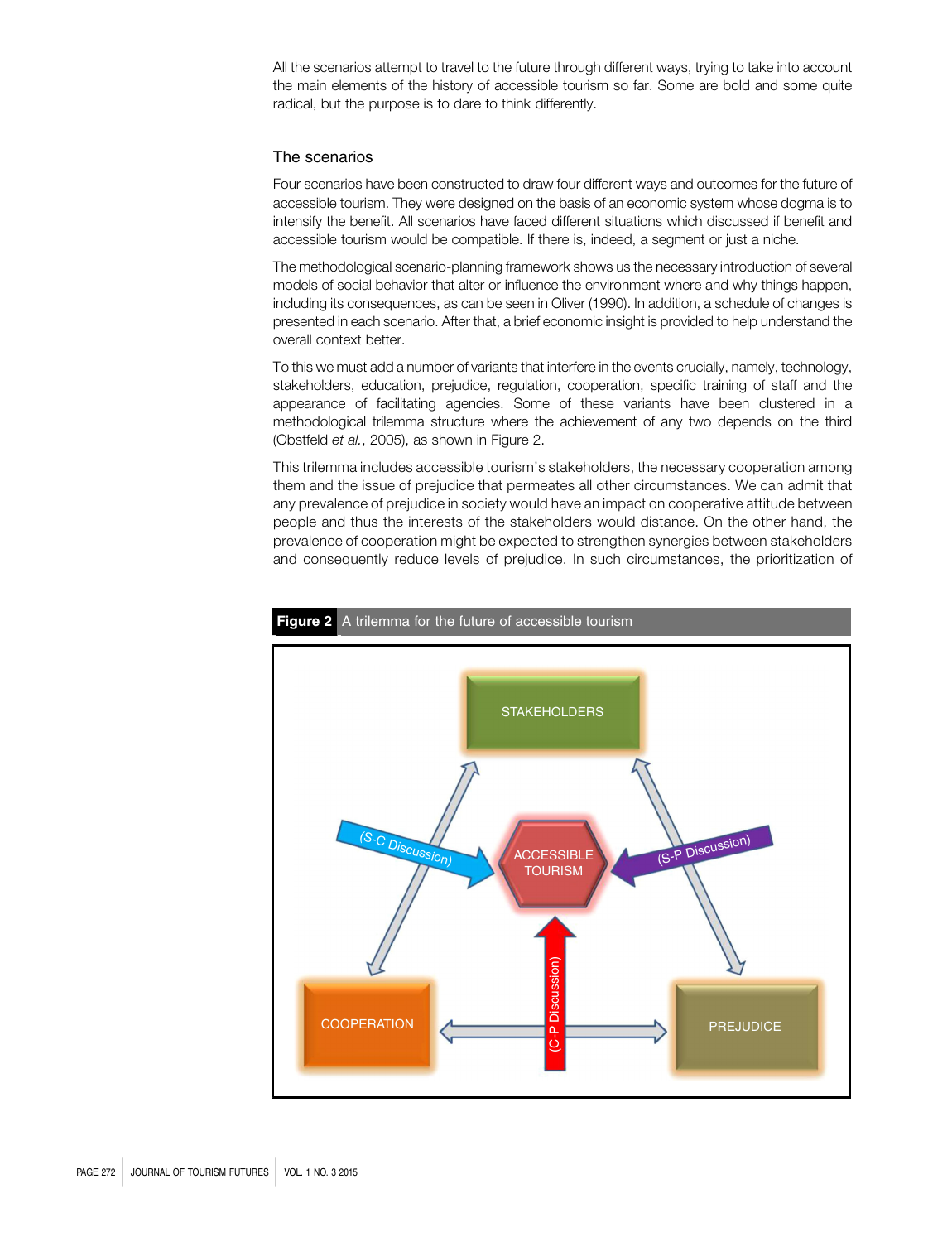stakeholders' benefits would bring much progress in overcoming prejudices and the cooperative attitude of society.

By matching the way that the brain works, we use narrative to facilitate a better understanding of a given situation through storytelling. As in Yeoman et al. (2012), we employ scenario planning across a number of purposeful uses from prediction, prognosis, science fiction and utopia. However, the scenarios are conceived to improve the present based on plausible behaviors that could occur tomorrow. As Moriarty points out:

Scenarios are not solely about the future; they provide a basis for considering how current plans might be impacted or improved if subjected to some plausible situation in the future. After all, every improvement lies in the future (Moriarty, 2012, p. 10).

## Scenario 1: Eden Garden

## **Summary**

This scenario describes a future where consensus, cooperation and empathy prevail above all. It is an utopian community living in an ideal place where anyone would want to spend their holidays. From a tourism prospect, it is a destination characterized by beautiful natural landscapes, pleasant climate all year round, where establishments, products and services are adapted to all kinds of tourists. Diversity has been chosen as the backbone of a system that aims to reconcile social inclusion and economic prosperity.

All these circumstances are accompanied by the presence of nice, friendly and helpful people. Besides, the latest technology, such as smart vehicles and next-generation devices, are provided. They are capable of simultaneous multilingual translation, including sign language with virtual holographic assistance that can act as a personal assistant and serve as the perfect host.

## Introduction

Such a destination could be shown as a place where both tourists and industry want to be. Multiple leisure attractions such as the very famous Le Cirque de Paradise, and some relevant cultural activities, such as itinerant exhibitions like Picasso's Dream for All, and collections of archaeological remains from the most important ethnological museums in the world are present here.

One of the most important factors taken into account by the authorities and those involved in tourism is the sustainability (Darcy et  $al$ , 2010), or continuance of the project that has turned the town into a paradigm of tourism for all. For this, a balanced supply of occupation has been provided by offering available products, services and accommodation so that the quality of visitors' stays prevails as the major value. All values are summarized into its motto: "Excellence without exception."

Another cornerstone of this scenario is the recognized significance of education in the area of knowledge called "Tourism for All." As a result, an exclusive institute specialized in each of the areas related to a quality vision of tourism that includes it all without exception was created two decades ago. The consequence of that initiative has derived in the establishment of an educational worldwide reference center. Every year, stakeholders' representatives attend its training courses. Acquired skills are updated through a lifelong training process. Participants learn to deal with all kinds of tourists regardless their needs or requirements. Understanding and meeting their expectations is one of the main objectives. After all, tourists are people who simply want to make things interesting without discomfort. The matter is about creating an environment where you do not need to worry about anything but the demands of consumers.

What is taught is to create value through actions that increase the value of services, products and experiences, constructing an "Experience Economy" in the sense expressed by Pine and Gilmore (1998).

# Scenario behaviors

The general behaviors spectrum in this scenario is chaired by a predisposition to cooperation between stakeholders looking for a win-win economic situation and supported on an empathic mindset.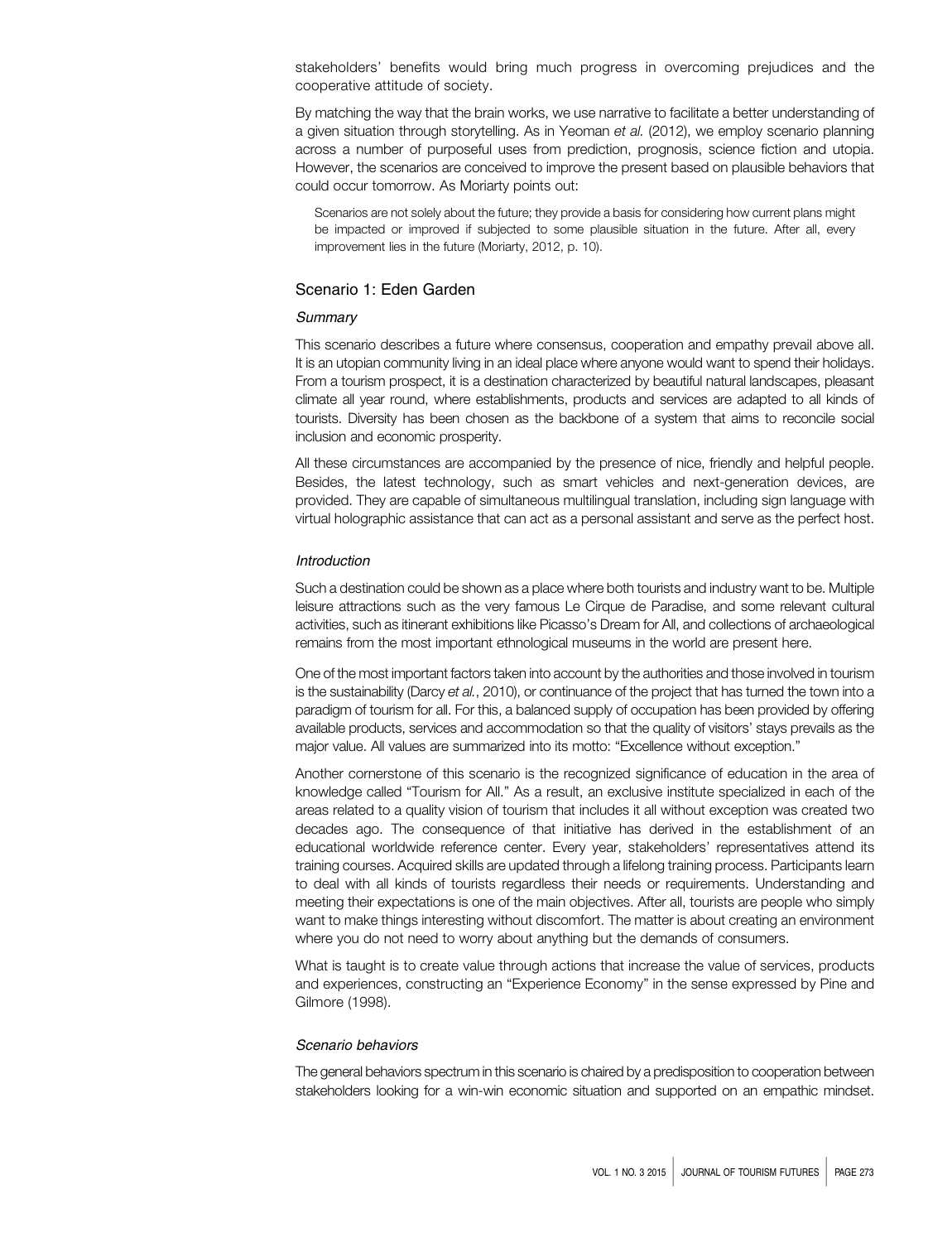Putting yourself in another's shoes helps to become aware of the need and the right that everyone has to have access to and be assisted with respect and dignity.

The combination among pursuing legitimate benefits and the necessary observance of fulfilling with excellence in the whole chain of tourism experience will keep the project in the sustainability line. An excellent service-minded behavior is continuously trained. But the cooperative behavior could not be spontaneous and harsh measures and penalties are intended for those who may be uncooperative.

There are shared beliefs and values in an innovative, technological and sustainable environment. In addition, the tourism policy is about getting the right to travel and enjoy memorable experiences for all, creating a distinctive added value.

The consequences of these empathic behaviors, mixed with a strong faith in the certainty of the benefits of adopting suitable changes, were addressed to a steady and accumulative growth in tourism for all kinds of tourists over the last 20 years. And, of course, it became a model to follow, getting numerous awards and worldwide recognition. Nowadays it is acknowledged as a tourism paradise where everyone, regardless of your personal, physical and cognitive conditions, is able to have an excellent stay and consequently an unforgettable experience.

#### Schedule of changes

2016: on December 13th, a solemn ceremony commemorating the adoption of the International Convention on the Rights of Persons with Disabilities was held in New York. This ceremony was attended by the 170 countries that had ratified that convention so far. A commitment to strengthen efforts to improve the quality of life of these people through promoting their tourism experiences was specifically proclaimed.

2022: residual economic problems arising from the Great Financial Crisis (GFC) of 2008 have led to a decline in the tourism satellite account in the main receiving countries. This has caused the industry to try to expand its results by reaching populations that had been ignored, including people with disabilities and older people, a collective that is increasing.

2030: Eden Gardens project is launched. The Tourism for All Institute began its life emphasizing aspects of social awareness about disability understood as diversity and never as inequality, and through practical workshops for direct and specialized treatment of people with all types of special needs.

2040: in the last ten years a remarkable change in attitude toward people with disabilities is observed. This has been possible thanks to the formative work carried out by the institute. Raising awareness on human diversity and its rich contributions to the entire society has been the main goal of the training courses. These were carried out through interaction with people with disabilities. Lanes for adapted vehicles have been built citywide, with abundant places to recharge their batteries and meeting areas, relaxation and fun in the spacious parkland scattered throughout the city.

2050: due to the increasing importance of the ageing phenomenon during last decades, 2050 has been proclaimed The Platinum International Year. On the occasion of this commemoration, multiple attractive events were scheduled all around the world. The alter-capable[2] people (under the new name adopted by the UN) and those over 60 years will have all kinds of support: economic through important discounts, personal assistance and technological next-generation devices, to name a few.

## Economic insight

The scenario started in mid-GFC and the world was embroiled in financial difficulties. Credit to businesses and homes was still very weak from traditional financial institutions. But the appearance on the scene of the so-called ethical banking with its special interest in funding initiatives that result in the benefit of society, especially interested in profitable projects considering those that are normally related to ignored collectives, brought the opportunity to launch the Eden Gardens project.

After the first impetus of ethical banking, the first positive results began to appear. This provided the stimulus for traditional banks to join the development of the project and further enabled its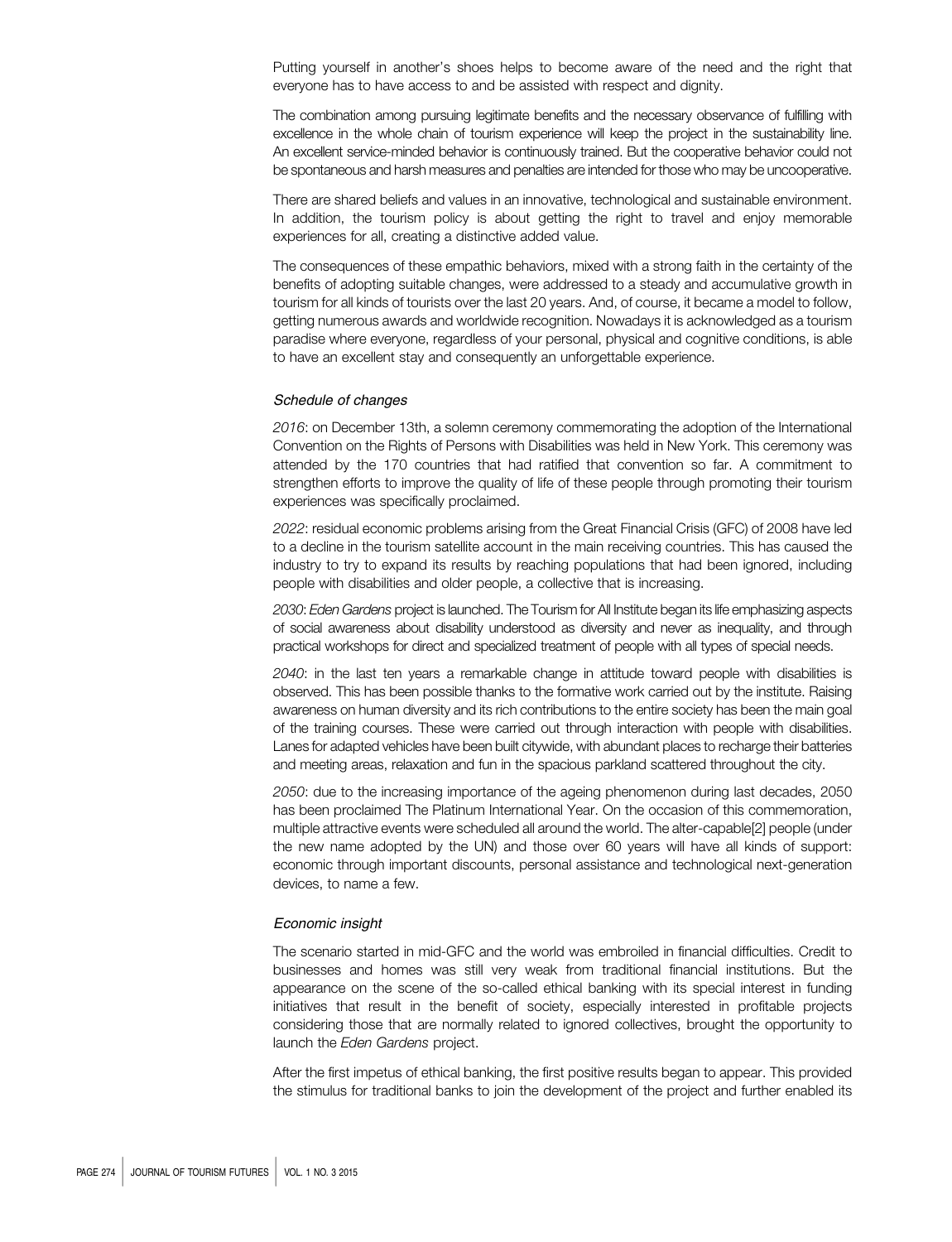consolidation as a reality. There was a 10 percent increase in overnight stays in the first year. From the second year onwards between 2 and 5 percent each year were achieved. An overall and steady 34 percent increase has been reached in the last two decades.

#### Meeting for human diversity: building a tourism for all

The meeting held on December 13, 2049 took place in the Madrid headquarters of the UNWTO. All tourism ministers of the signatory countries of the convention of 2006 met to give a new and definitive boost to tourism of diversity worldwide. Examples of progress in this field were especially shown and the case of Eden Gardens was presented as the paradigm, as an integral role model.

The meeting was opened by Spanish Queen Leonor I. Her speech was a summary of the changes in society over the past four decades putting the focus especially on the ageing world phenomenon and the universal model of quality life parameters in ultra-developed societies. The Queen said as follows:

I want to thank the ministers of tourism for attending this ceremony. Today we celebrate the 43rd anniversary of the adoption of the Convention on the Rights of Persons with Disabilities. Such rights improving their quality of life were recognized through leisure, rest and tourism. In the last four decades we experienced political, social and economic changes. These have resulted in a significant advance in technological innovation, the development of collaborative networks of socio-economic agents, progressive social awareness towards diversity through the general education of all layers of society and further specialized training for all professionals involved in tourism.

But the road has been hard, sometimes very hard. The tipping point came to put the focus on the unspeakable presence of what so many social scientists have termed "aesthetic prejudice"[3]. A sort of unconscious filter built with different stereotypes which is in the eye of manipulating the images, removing and pulling them out of the canon of normality, a kind of stigma as it was described by Goffman (1970/2012). This discovery was a major step to address the real problem of the hitherto negative social attitude toward diversity. Since then they have implemented educational programs to retrain the look towards difference, with magnificent results.

Innovation in technology has provided another cornerstone in the development of accessibility for all. Tourism has benefited from this progress. The emergence of a virtual world through holographic personal assistants contributed to definitely change the communication and information aspects in the tourism sector. Convertible electric vehicles with capacity to overcome obstacles have been a major push to expand the mobility of people with physical dysfunction. Here, we encourage you today to get lower costs to acquire these devices so that they are available to all.

Finally, I do not want to miss this opportunity to congratulate the promoters of the very laureate Eden Gardens Project for having offered its exemplary way forward for other initiatives that surely will join the one undertaken by them to consolidate a tourist industry based on Experience Economy.

This story shows us some different trends in a potential future society, like:

- dynamics of social change toward creating collaborative synergies between social, political, educational and technological fields;
- the ongoing assessment of education so as to solve old attitudinal barriers;
- technological application of innovative and sustainable devices;
- business awareness of the need to embrace the Experience Economy; and
- increasing consensus to adopt harsh measures for those who behave in an unsupportive way.

# Scenario 2: Golden Bridge

#### **Summary**

Accessible tourism seems to be a diamond mine that few dare to exploit. Large numbers of business potential are given by some studies (Neumann and Reuber, 2004) that are quite likely to be suffering from a statistical bias. However, some other studies cast doubts on the actual existence of such a productive segment. Certain investment costs seem more important than the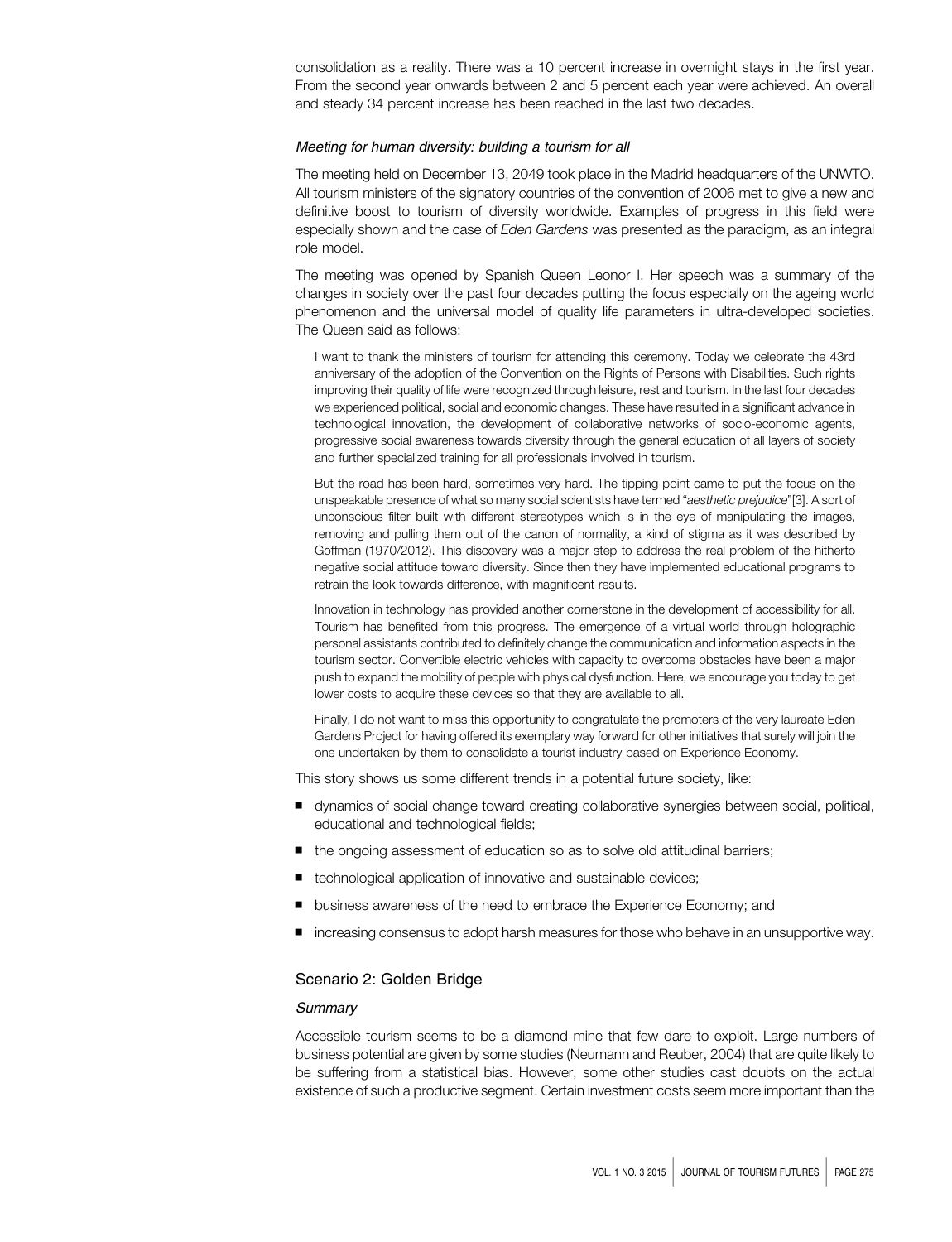uncertainty of promised benefits. This driving force reduces the number of businesses who dare to invest for fear of losses. And many doubt the fidelity of persons with disabilities to attend their establishments despite having made the adjustment costs. Nevertheless, a strong awareness about the relevance of education is present in this scenario these days. Consequently, education has become the backbone of society. In 2050, a deep knowledge about disability and strengthening the value of respect toward elderly people has become a priority.

As a result, empathy has emerged toward these groups and thus there have been a growing number of private initiatives that have seen in specializing a way to meet the needs and expectations of these groups. At the same time, they have seen a good business opportunity.

#### Introduction

This scenario intends to use specialization as a way to construct a necessary development of skills to attend a special kind of clients in order to meet their expectations when holidaying. It is not discrimination at all, but specialization as an easier and more direct way to satisfy them, instead.

For two decades there has been a great social debate about whether it was a way to segregate these groups separating them from the rest, or if instead it was to create opportunities in the absence of widespread inclusive dynamics.

Finally, a number of brave entrepreneurs with a high level of empathy and preparation decided to risk launching their initiatives directly to people with disabilities and the elderly with extraordinary economic results.

Taking advantage of this attainment, they have begun to consolidate Golden Bridge as a specialized brand to convey the idea of excellence. Customers are supporting the initiative with their testimonies. A niche has been built, but people are happy instead of marginalized or discriminated.

## Scenario behaviors

The overarching behaviors here are shaped by friendly people who like to share time and experiences together. The GFC has eased the emergence of other aspects of relationships among people that have led to the awareness and ability to understand the needs of others better. This simultaneously has raised business ideas based on the satisfaction of others with the distinction of having their own special requirements.

This empathic behavior, at this time, coexists with others guided by fear of economic failure. The latter behavior leads us to close the door to business opportunities and understand the reality of other groups hindering their social inclusion.

The main consequence of this dichotomous situation, like Abberley (1997) noted, is the social polarization between those who believe in the opportunity to step up and change some old realities, and those who are afraid of changing the status quo for fear of the unknown, preferring the devil they know rather than what would be good to know.

#### Schedule of changes

2021. An international conference was held in Brussels so as to assess the results of the European Strategy 2020. As a result of the evaluation, it was decided, among other measures, to further enhance the specialization of education systems to improve results in the creation of new areas aimed at both young entrepreneurs and skilled workers. Powerful lines of credit are created to finance business initiatives related to tourism with priority on accessible tourism and the elderly.

2035. After two decades working hard in participation with disabled and elderly people through local associations sharing spaces and time in the neighborhoods, it is decided to use this expertise in workshops to train front-line staff and managers who were interested in specializing their tourism and leisure businesses. The initiative is exported to Europe and other developed and developing countries.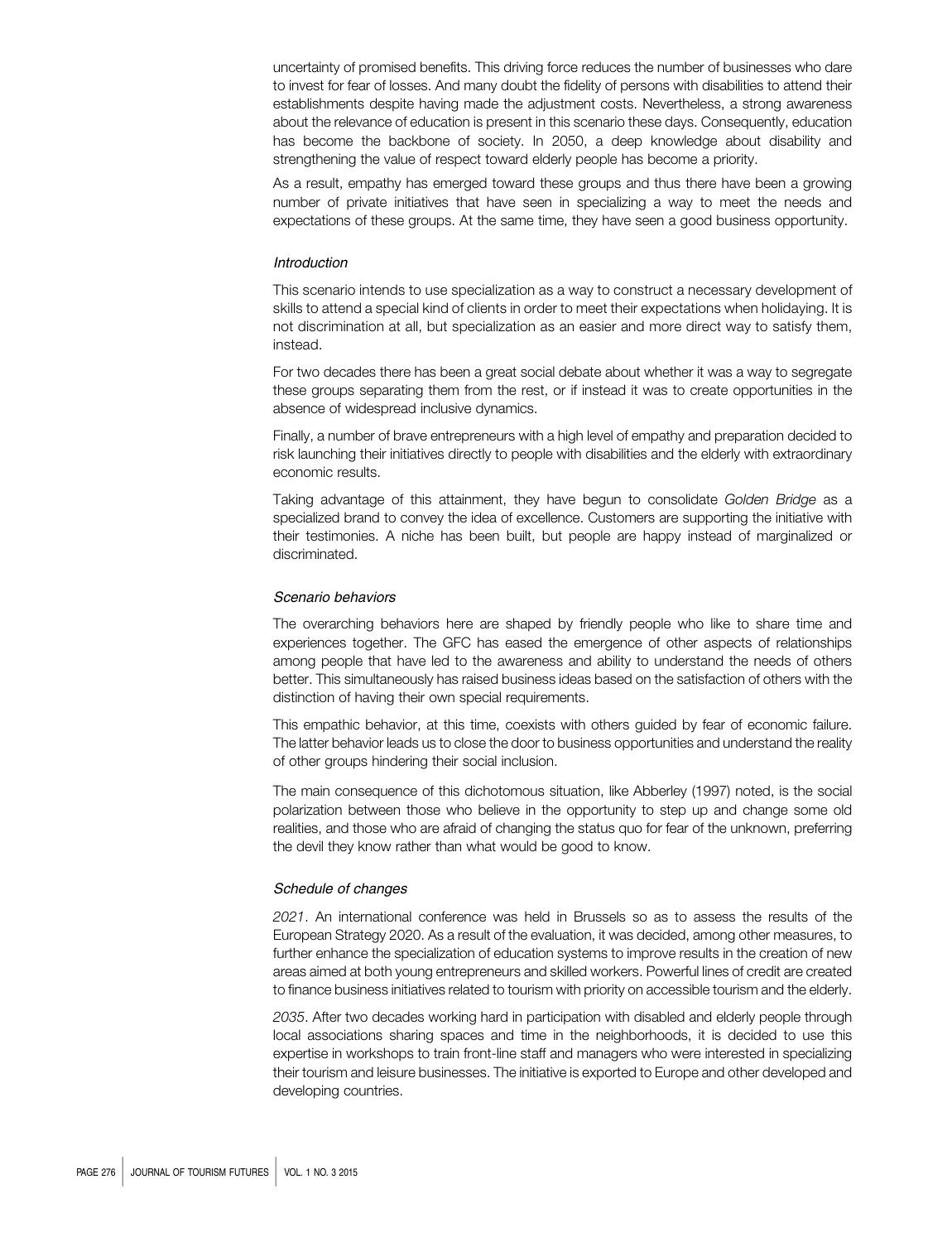2050. After a journey of between five and ten years, all types of businesses were consolidated in the travel and accessibility chain that is accessible tourism through a strong specialization. Good results have begun to create synergies that are resulting in early fully accessible destinations.

## Economic insight

The European Union realized that the European Strategy 2020 had not produced the desired results. It was decided to support youth, highly specialized education and to finance joint projects where strength and enthusiasm were attached to experience and participation.

Finally, although under supervision, young people stricken by overall unemployment in 2020 had the opportunity to train thoroughly and obtain the financial resources required to develop those joint projects and innovative initiatives at a very low interest.

In 2050, was proved and admitted that young people have no fear of economic losses and they prioritize enthusiasm for success. They are open to changes and have optimal predisposition to share practical knowledge.

### The better specialization, the more satisfaction: the most direct way to excellence

As the United Nations Secretary General Elisabeth Harris said in her speech of 2050:

The social integration of disadvantaged groups is a major issue in 2050 as it was in 2006, when the Convention on the Rights of Persons with Disabilities was approved. In those far-off days all of us thought that such a proclamation would work as an engine pushing our minds towards awareness about disability, as everyone would realize that from birth onwards there is a path full of situations where anyone can become disabled. But we never think it can affect us. Now because of ageing it seems to be much closer to reality than ever.

We encourage all countries, like the EU did over 25 years ago, to support and fund specialized education about disability and the elderly. Researching in technology will also be welcomed. As it was already promoted by the EU, it is absolutely necessary to join wills to get that social awareness, specific training and state-of-the-art technology to work together in an Experience Economy. In a world that constantly tends to the ageing of its population, we need the vigorous participation of our young people. They are the future in a world where diversity must be the main goal. From this rostrum I want to remember today our commitment with the entire society, we must never forget to work with "Excellence without exception."

This narrative reflects some trends in society, such as:

- An increasing empathic position toward disabled people, as the progressive ageing of the population presents us with the risk of suffering any kind of disability at some point in life with a very high probability.
- A clear penchant for specialization in the field of accessible tourism. It looks sympathetically at creating a niche business, free of discriminatory bias.
- To value youth as an instrument of change in the attitude toward disability. To trust their strength, enthusiasm and specialized training in accessible tourism.

# Scenario 3: Wasted Future

# **Summary**

The core of the third scenario draws a fatalistic picture where each stakeholder in the field of tourism for people with disabilities is sailing alone and paddling upstream, because they consider that their interests are incompatible. As a result, they are losing faith in the future success of accessible tourism on account of the certainty of the investment costs to adapt their facilities. There is a constant fear of economic losses that leads them to maintain a posture of apathy and ignore the economic potential postulated by specialized international organizations. Additionally, among the regulation and the institutions that are responsible for monitoring its compliance there is a deep gap. On the one hand, a permissive stance and, moreover, a glaring lack of interest in supporting the few private initiatives that are presented to them and require a great effort. Within such an environment, apathy becomes contagious.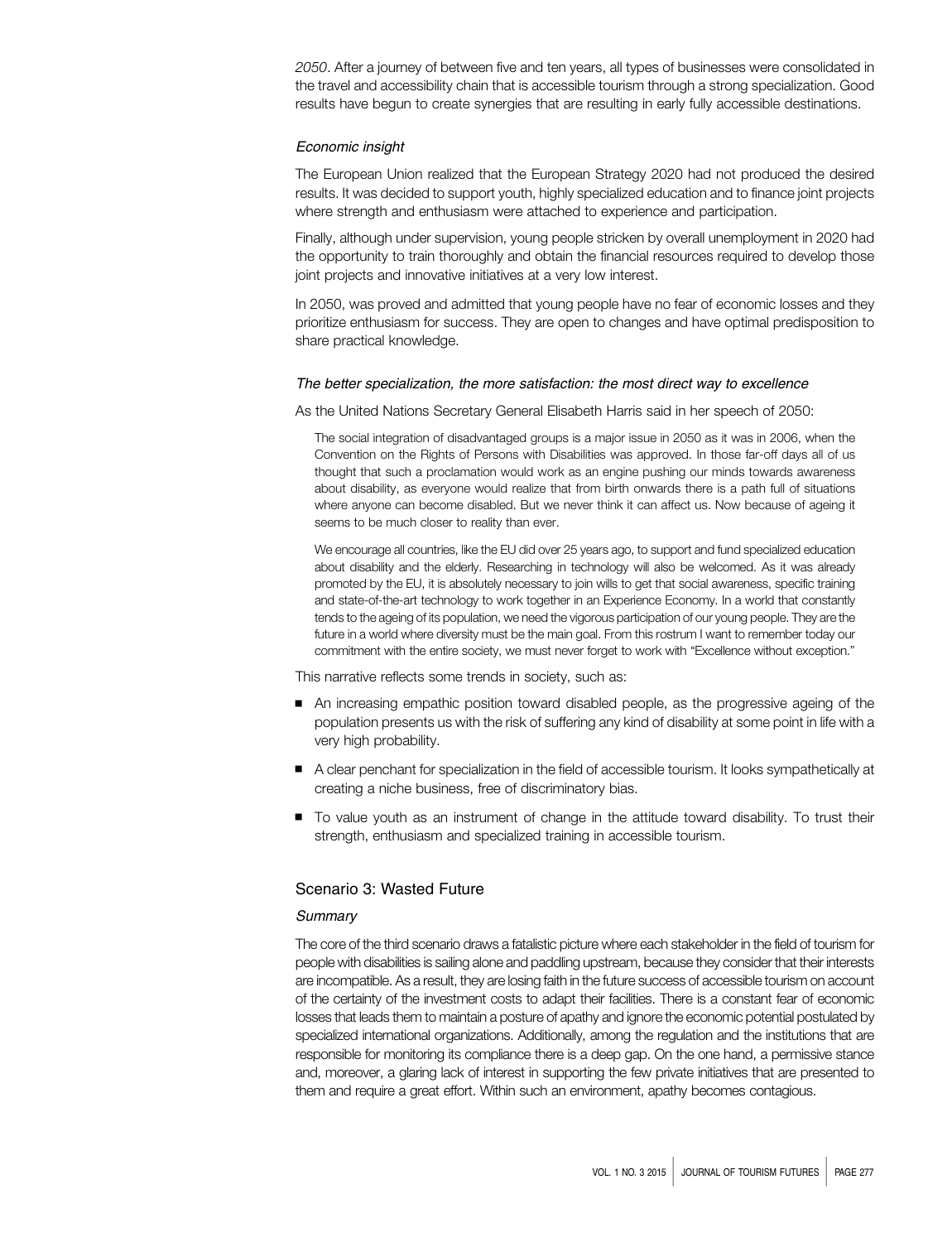## Introduction

The scenario we have called Wasted Future tries to convey the risk of a society that remains unmoved because it is afraid of shifting and, therefore, refuses to undertake investments that open up new financial paths. Accordingly, a contrary mainstream position to overtake discriminatory situations will prevail instead of being openly interested in seeking business opportunities.

In such an environment, education is in decline moments where the lack of government resources is leading to reduced access to education and lower quality. This results in the strengthening of old prejudices.

At the same time, underfunding makes technology innovation projects set their focus on areas that have traditionally proven cost-effective, preventing the development of other fields which will open new and necessary possibilities.

A scenario like this one encapsulates the present situation and its impact on the future of accessible tourism as it needs important attitudinal and strategic changes. Poor education, low funds and conservative mindsets are not good counselors to develop an activity that needs so much from these elements.

## Scenario behaviors

The main driving forces of behavior in this scenario refer to indifference (or "apathy") toward injustice and "fear of risking." This scenario portrays a future world where the GFC seems to prevent recovering the pulse of the past and the Islamic State (IS) is a global threat. Its terrorist activities extending from anywhere in the world have created a widespread feeling of fear which, in turn, have led to an excessive individualism.

Security requirements to prevent attacks would make the measures even more annoying and slower than nowadays. Eventually, this situation would result in an overall decline in tourism. There would be fewer people traveling and each tourist would spend less money on their stay.

The consequences of this global atmosphere would be a sort of gentrification of tourism. Tourism would be for tourists with high-purchasing power demanding all kinds of security measures, anonymity and exacerbated hedonism. In this context, a tourist segment as such, which could accommodate accessible tourism, would be unthinkable and unattractive.

# Schedule of changes

2020. Several terrorist attacks worldwide in the last three years brought panic to travel. People with disabilities were the first group that contributed to the decline in tourism in traditionally major destinations.

2030. A protective environment for persons with disabilities results in a return to the past, losing a lot of the progress achieved in the last three decades in regard to overall disability.

2040. It has already been 20 years of involution due to the terror imposed by the IS. A social devaluation of disability in an attempt to overprotect disabled people has occurred.

2050. The GFC is already a part of our lives. There is a widespread feeling of pessimism due to the inability to overcome the Great Depression of the third millennium. Everything has stalled. The "development" concept has disappeared from the discourse and the practice.

### Economic insight

An exaggerated economic protectionism has resulted in autarkic practices in many developed and developing countries. The lack of confidence in the recovery and the exit from the Great Depression of the third millennium has eliminated any possibility of financing new projects.

Ageing has further aggravated the situation as it is seen as a problem rather than an opportunity. At the same time, young people with a serious problem of apathy toward the future have lost their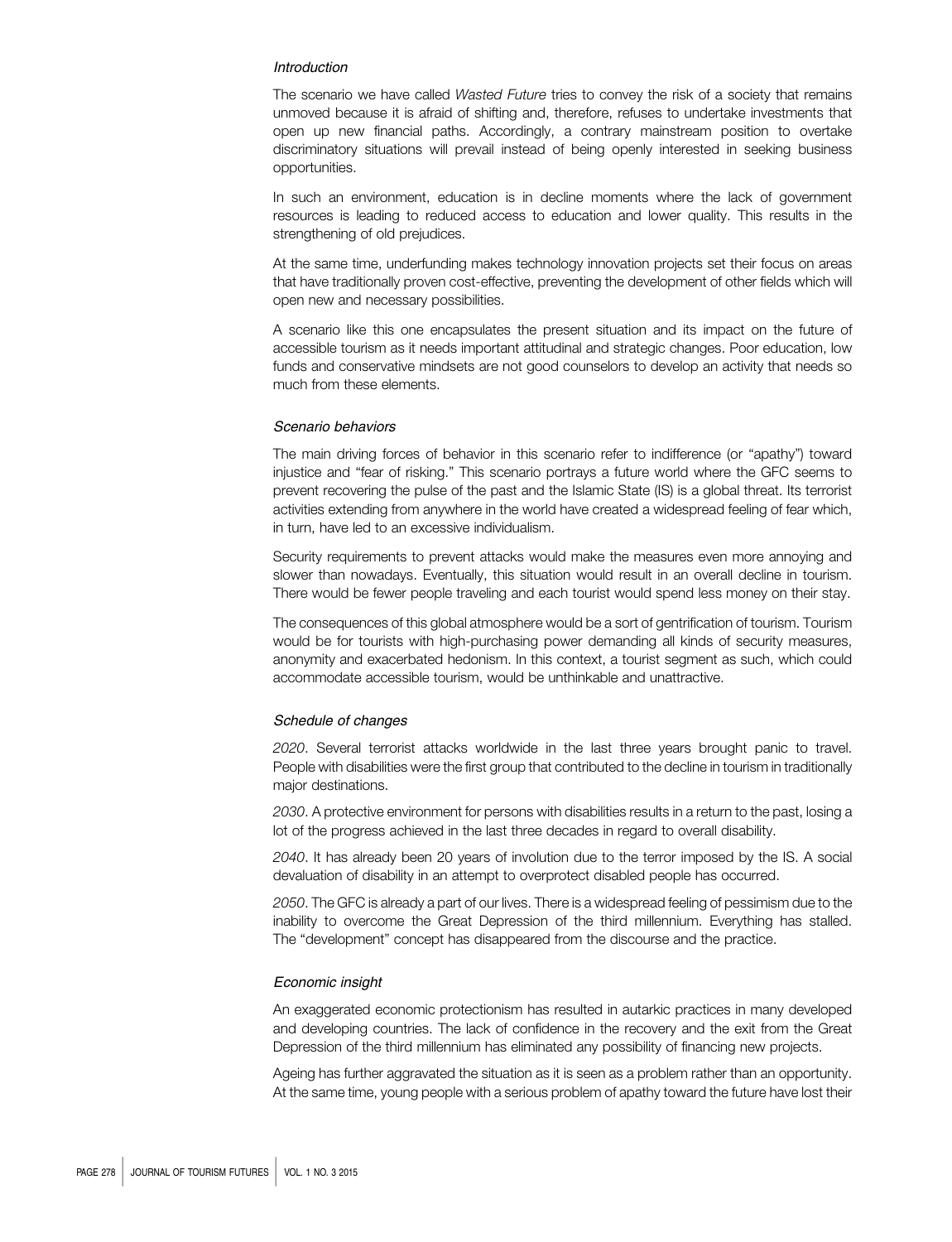traditional imaginative potential. This is a waste of talent and energy that only helps to worsen the chances of economic regeneration.

In this stagnation atmosphere, an egocentric behavior represented by "me first" has led to radical changes in the tourism market. Stakeholders do not seek synergies but their exclusive interest to the detriment of others. This behavior is strangling the chances of economic recovery.

## Through a desert that seems endless

A few days ago, the President of the Global Platform for a New Economy, the Uruguayan Alejandra Portales, gave a speech that was widely reported in the international media. The world was shocked by her deep analysis of the current situation and her reflections on the steps that have led us to where we are today.

In her speech, she highlights issues as follows:

Today, on March 20th 2050, I would like to let you know about an invitation to reflect on our current reality. The states of the 21st century, both developed and developing countries have long since fallen into pessimism and distrust because of the GFC that began in 2007. But, do you know what actually happened to get here? The ageing phenomenon has contributed to obstruct the desirable economic expansion. We were advised of this risk, but we have looked the other way, ignoring the consequences. In addition, as everything can be good or bad depending on the approach, we failed to see the economic opportunities provided by this phenomenon.

With budget cuts on critical issues such as education, we have wasted the talent of youth, which was already reduced. The growing pessimism in the future brought the self-fulfilling prophecy of protectionism. The world has been constructed through a misgiving and distrust attitude that led to common apathy to start new businesses.

All of us have seen our quality of life diminish. Tourism as a superior expression of that quality of life has reduced its activity for the first time in its history. A group that was moving in the conquest of their rights and began to travel with encouraging improvements in the accessibility chain have seen how their claims were fading due to the aforementioned context. I am referring to people with disabilities. With this recoil, society abandons, almost from the beginning, its goal of inclusiveness and diversity. Here, we can see another consequence of a society driven by fear and indifference.

This narrative implies some trends, for instance:

- social apathy has the effect of distrust in the perception of the new economic opportunities;
- ageing is perceived as an irremediable and negative impact on economy;
- an education in decline breeds mistrust and fear of change; and
- the decrease in quality of life entails decrease in accessibility.

## Scenario 4: The State of Hope

#### **Summary**

This scenario shows a hope for development of accessible tourism in the future because of certain evidence: the ageing of the world population. Particularly in western developed countries and considering their relatively high-purchasing power, this group would be expected to be taken into account according to the latest World Population Prospects. The 2012 Revision, published by the Department of Economic and Social Affairs Population Division of the United Nations, the population in this area over 60 years in 2050 will be 417 million out of a total of 1,200 million, that is, a 34.75 percent. Life expectancy at birth of this group is estimated at 82.8 years. We only see a hope, as apathy toward the image projected by this group is not considered attractive for the tourism industry and, consequently, they hardly see a real business opportunity. It is a struggle between hope and prejudice.

# Introduction

This scenario has two driving forces. On the one hand, "apathy" produced by tradition and its associated prejudices that hinder see new opportunities in new realities. Elderly people do not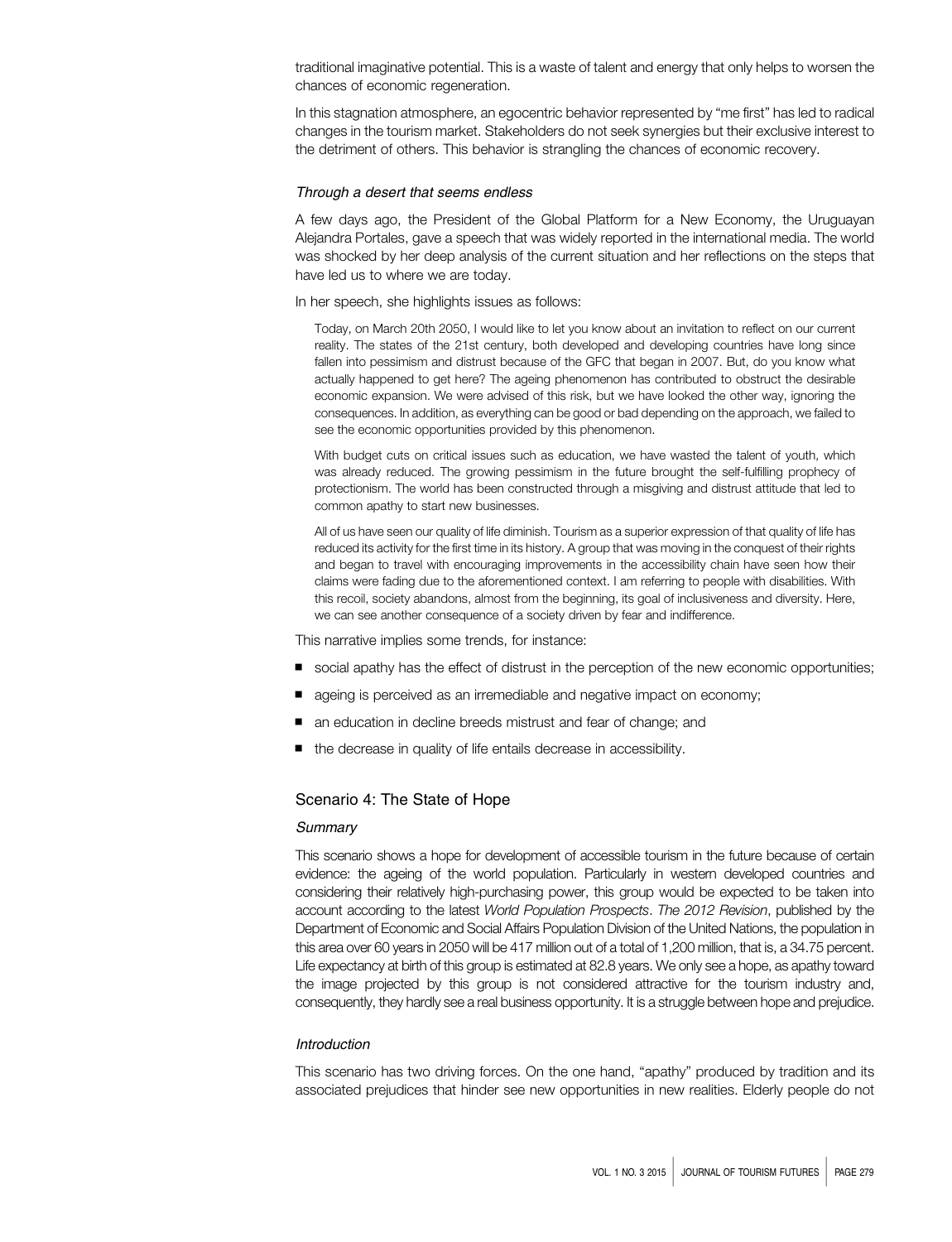have the attractive image desired by the tourism industry, which is more interested in deploying and exploiting the canons of beauty that are commonly exposed and accepted. Moreover, the "certainty of benefits," produced by businesses dedicated to meeting the many expectations of the growing number of elderly people with high-purchasing power, constitutes another major driving force in this scenario.

The combination of the two driving forces sometimes points at the hope for development of the accessible tourism industry, also including people with disabilities and all those with special needs. And sometimes it seems rooted in the prejudices, leaving initiatives that could arise breathless. But, could the ageing population become an engine for the economy in general, and for tourism in particular? Is it a problem or an opportunity? If it is an unstoppable reality, what will its impact on the economy be? And, tourism will interest or remain indifferent to the phenomenon?

## Scenario behaviors

The scenario anticipates a necessary adaptation to a new reality. The consolidation of the population ageing phenomenon brings the occasion of a reconfiguration of values in society. As a result, elderly people are changing the type of holidays and the destinations chosen (Alsnih and Hensher, 2003; Reece, 2004).

They are beginning to be required to participate as advisors in private and mixed companies dedicated to meeting their expectations in this part of their lives, now fairly valued.

Childhood is considered a treasure and the whole society is working together in order to prepare future generations to be trained and aware about the importance of diversity and its economic and social benefits.

The consequence of this spectrum of behaviors is the emergence of hope in a society that is braver and more encouraged with entrepreneurship because of the flowering of faith in the certainty of profits. Apathy is residual and disappears through the effect of the collaboration between the elderly and the young. The close joint participation in projects makes it possible to know the singularities of the groups first-hand. This is considered the main tool in the new scenario.

### Schedule of changes

2020. Against the pessimism that had plunged the GFC into the strongest economies until then, begin to emerge private initiatives in tourism begin to emerge, which believe in the opportunity that reality always contains. Association for the New Values is born in this year.

2030. After a decade of activity of the Association its example seeps and public authorities are beginning to see the need to support the model helping to fund the creation of Intergenerational Interaction Training Centers.

2040. As a result, the first Permanent Training Center in Accessible Tourism and Ageing is promoted by the Association. Actual practices are performed through participatory workshops where young people learn to deal with tourists belonging to either of the two groups with its multiple variations.

2050. Hope is becoming a reality. Several Permanent Training Centers in Accessible Tourism and Ageing have been created in the last decade. The Accessibility and Ageing Tourism Act 2050 was enacted to strengthen the model and force the Public Sector to promote and fund as a priority these Permanent Training Centers.

## Economic insight

We are in a post-GFC world where confusion portrays the economic picture. But at the same time, optimism is strongly arising because of the meaningful role played by young people.

In this scenario, both traditional and ethical banking converge. The latter is seeing how every single day its significance is becoming decisive to fund projects whose goals relate to enhancing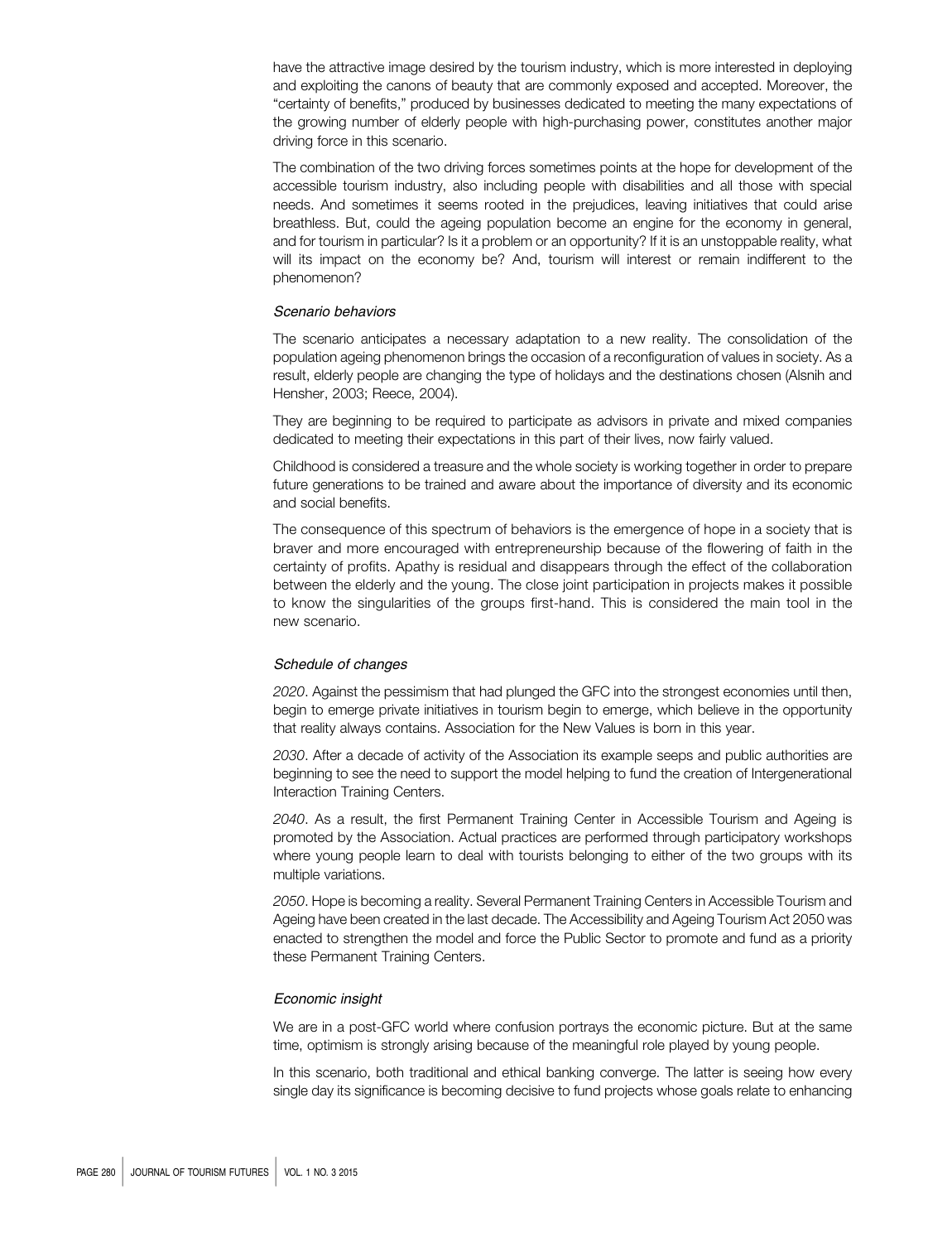the quality of life of those secularly discriminated groups. Although such banks do not forget the profitability of the projects that are presented to them and in the end get involved in lending.

Protectionism has been abandoned. Large companies of technology applied to leisure, healthcare and tourism in general and accessible and ageing tourism in particular are in the hands of young people who are less than 30 years old. The symbiosis between young and technological devices has generated a stream of confidence that has been ratified by highly successful inventions, such as the creation of holographic personal assistants. This has brought down barriers that seemed insurmountable. All these developments have resulted in the reduction in the prices of many products and services that make it easier to enjoy tourism.

#### Ageing, an opportunity – youth, hope

The Japanese Prime Minister and President of the International Confederation of Associations for New Values, Yohiro Wakato, opened the first World Congress on Tourism and Diversity held in February 2050 in Madrid, with a speech from which we can extract the following highlights:

Let me begin by posing a question that each of us can answer honestly in his or her heart. Is it good to deny reality? When we ignore our elders we are somehow denying reality. A reality that we all want to reach, but not let it be forgotten and discarded as something that hinders and has nothing to contribute. In my country, on the contrary, for many centuries the teachings of our elders have been highly regarded in our society. For their long journey they deserve our love and respect. They shed light on the way that our young people will tour today, and tomorrow they will also illuminate the youth to come. And light is always an opportunity. Nowadays they are also a bright chance to develop our battered economies.

I encourage you to follow the path taken by the Association for the New Values some decades ago. Its constant work which resulted in the creation of the Permanent Training Centres in Tourism and Ageing, is now a successful example to follow for many. The intergenerational interaction has revealed a novel tool that promotes empathy, trust in others and understanding of the risk as a practical way to success.

Now I speak as Prime Minister of my country. Policy makers are forced to make a commitment to the society that has trusted us. We are bound to find formula that enable compliance with the Accessibility and Ageing Tourism Act 2050. Many of our efforts should be addressed to promoting initiatives that have proven to be so successful. We have no excuse for such evidence. Regulation needs to be accompanied by creative and imaginative measures. And these standards and initiatives should be informed by the main actors, that is, elderly and young people working together and interactively. That is the way to go. A path of empathy that generates all kinds of benefits.

This narrative highlights a number of trends, which are:

- assessment of older people extends as a source of expertise and social cooperation models;
- intergenerational interplay becomes a demonstrably effective tool to advance in empathy, paving the way toward a diverse and inclusive society;
- civil society has shown its rulers the path of commitment to cooperation so that they feel they cannot ignore their obligations any longer; and
- the conviction that the rulers who do not comply will be removed immediately and strongly sanctioned is installed.

## Heuristic thoughts on accessible tourism and some of its future options. Strategic ideas and proposals

According to the description and examination of our four scenarios, it is feasible to highlight some ideas of strategic relevance which must be started together. Some of these strategic ideas act as common denominators and – therefore – their eventual absence would make the overall strategic formula surrounding the whole scenario inoperative.

Debating on these matters could place the accessible tourism sector in front of a number of new creative pictures. The introduction of new information can change knowledge and beliefs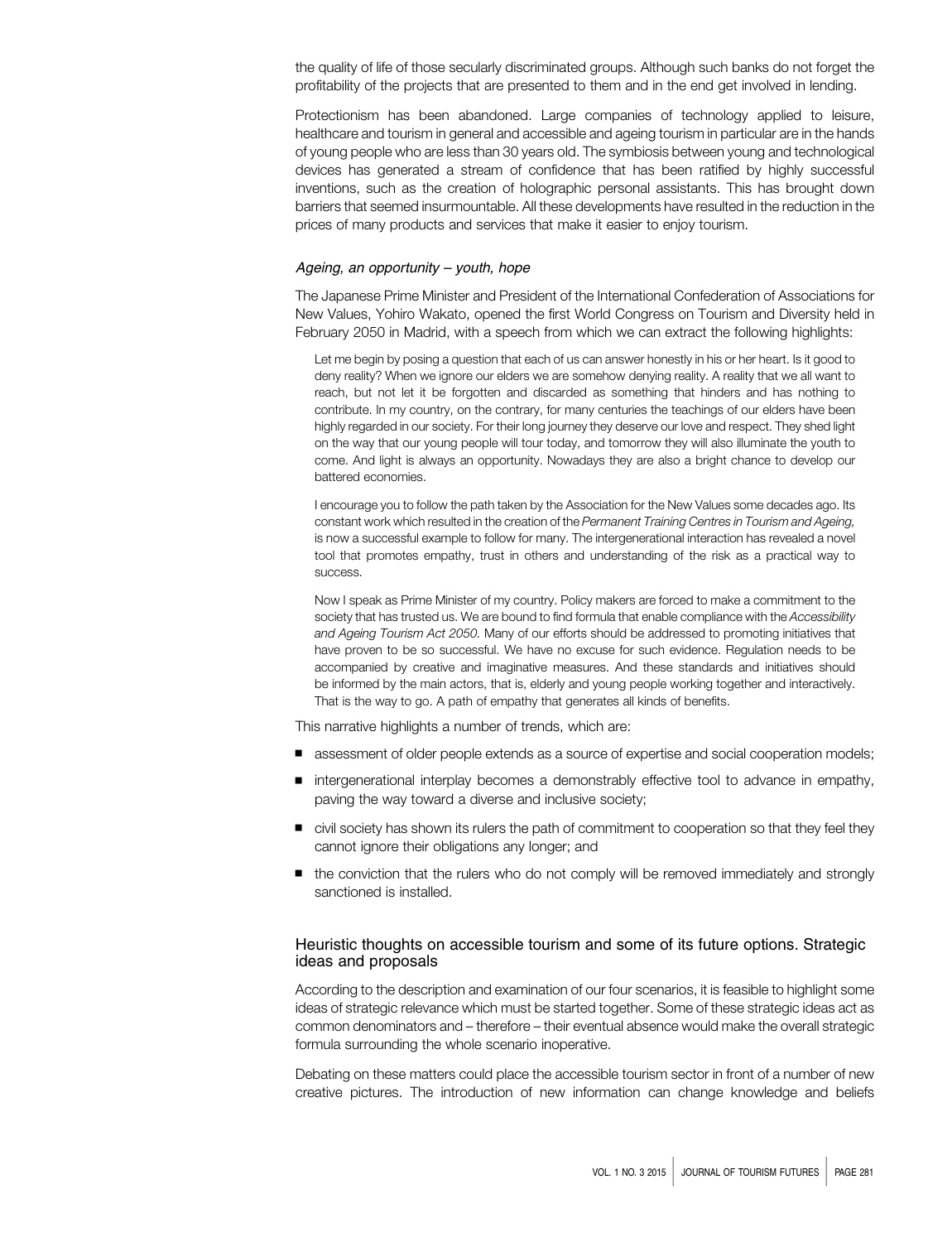(Daruwalla and Darcy, 2005) and that might suggest heuristic pathways toward future solutions. For instance:

- 1. Accessible tourism becomes an actual flourishing business: imagine if accessibility was considered a universal helpful requirement, not only for a few. Suppose that staff were well trained to treat all tourists according to their expectations and singularities as a quality expression to look for excellence without exception.
- 2. Every accessible destination adopts the service-minded principle: imagine that the entire population of a tourist destination was aware of its important contribution to the local economy while respecting diversity through an empathetic attitude to make the stay for all types of visitors comfortable. Hospitality and the welcoming of visitors becomes a guiding principle.
- 3. Accessibility has to be sustainable: imagine a destination where all its residents drove electric cars, of course including taxis and buses adapted for people with special needs. Where hotels, restaurants, museums, theaters and all kinds of leisure facilities were powered by clean, cheap and inexhaustible hydrogen energy. The progress in accessibility for the locals is a great way to start being prepared to receive disabled and elderly tourists in an accessible and sustainable city that is, at the same time, a tourist accessible destination.
- 4. Technology will change the concept of accessibility: new devices will allow you to obtain unique experiences through holographic travel and stay personal assistants that will be provided by facilitating agencies located in all parts of the travel and accessibility chain. Other innovations like GPS proxemia narrators are ongoing. The effects are: costs reduction, 24/7 availability, lack of fatigue in the companion or assistant.
- 5. Ageing, an unstoppable mainstream that will shape tourism: the arrival of a large group of clients/tourists, such as the elderly, will result in the introduction of new products, services and attractions that have not been developed yet. Practical implications: creation of new sources of employment related to tourism for the elderly. Development of new products to meet the needs of this group. Effects on the emergence of new business models that facilitate self-employment.
- 6. Effects of the GFC in habits and expectations: imagine if a good effect of the GFC, joined to the increasing impact of the internet, were changing work systems allowing new schedules and adopting the new standard of taking a different monthly vacation every year. The practical implications of these measures will be to overcome the problem of seasonality, reduce costs and avoid crowds.
- 7. Accessible tourism as a niche without prejudice or complex: imagine if people with disabilities and the elderly were seen as usual tourists but in places with facilities, staff, products and services specially thought for their enjoyment. If everyone could access and spend holidays jointly with them, would they feel discriminated? Or, on the contrary, would they be happy to have these opportunities? The consequence of a solid niche is to show a clearly successful way for tourism specialized companies, and others in crisis.
- 8. From early socialization to college: imagine if people were growing up in an environment where the elderly are valued and respected for their experience. And people with disabilities are seen as alter-capable, without aesthetic prejudice and their differences are valued as expressions of diversity. Imagine if accessible tourism were a major subject in the curriculum of university studies in tourism. A proper understanding of disability has the practical effect of removing attitudinal barriers and therefore a path to promote accessible tourism.
- 9. Intergenerational interplay standardization: imagine if the elderly and young people were interacting and exchanging experience and expertise with excitement and energy in a standard creative way. Imagine if, also, alter-capable and young people could participate in jointly activities so as to get to know each other better. As a result of interaction and coparticipation, a better knowledge of each other arises and, accordingly, empathy appears. Empathy is the basis of a profitable accessible tourism.
- 10. Governments have to ensure cooperation between stakeholders: imagine if local governments were committed to the extent that is necessary to ensure the cooperation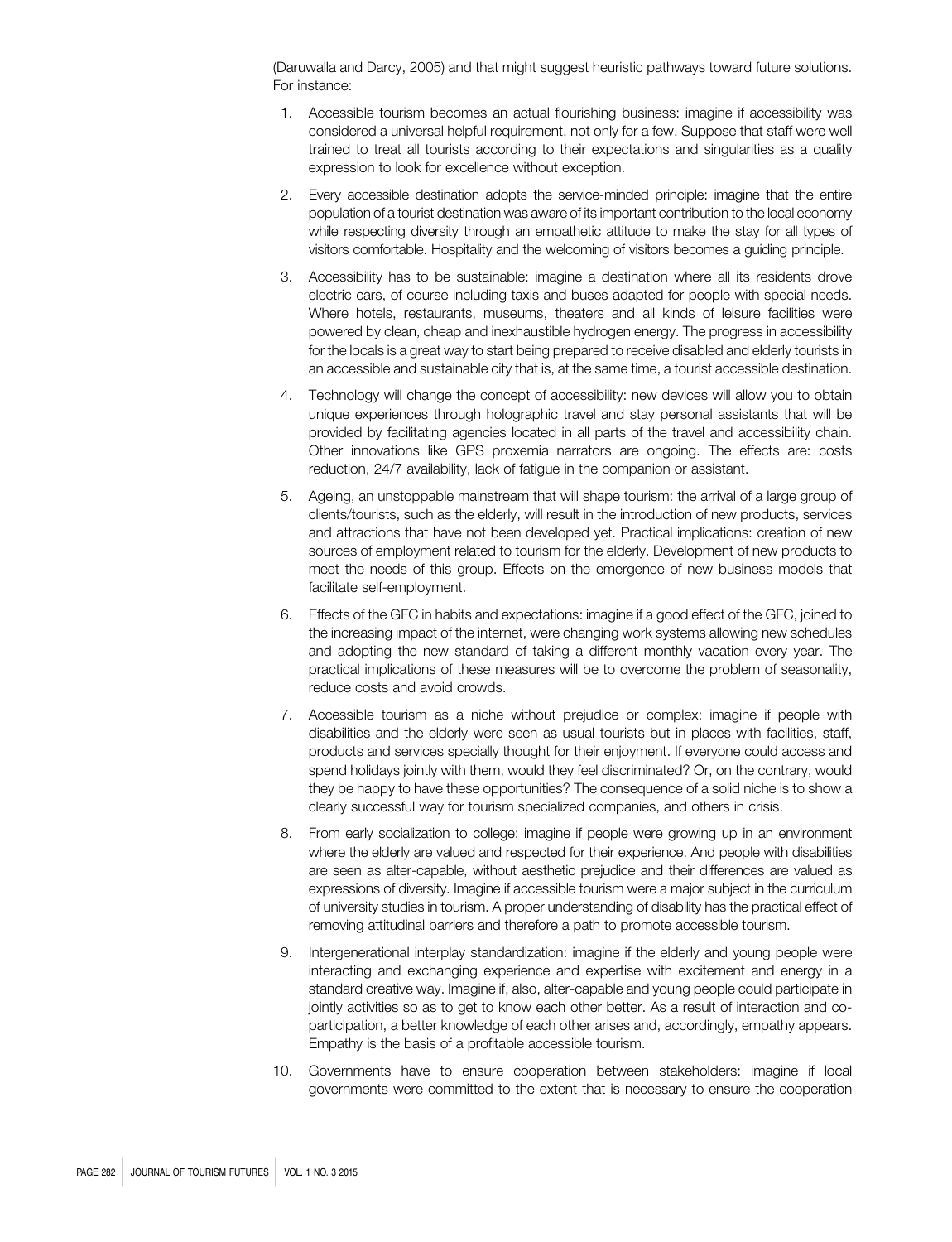of all parties involved in the travel, accessibility and quality chain of accessible tourism. Imagine if there was a team whose components had different and complementary qualities and they were all rowing in the same direction. The consequences of a coordinated, cooperative and in the same direction work are shared benefits for all parties.

## **Notes**

- 1. Data from World Population Prospects. The 2012 Revision (United Nations, 2013).
- 2. By alter-capable people we understand those who are as valuable as anyone but have just different abilities to the most and, which enrich the whole human race in its diversity.
- 3. The concept of "aesthetic prejudice" was coined by Cruces (2014) and refers to the set of stigmatizing stereotypes that are projected through the eyes toward the physical appearance of certain groups of people with discriminatory consequences through rejection or indifference toward them.

## **References**

Abberley, P. (1997), "The limits of classical social theory in the analysis and transformation of disablements", in Barton, L. and Oliver, M. (Eds), Disability Studies: Past, Present and Future, Chapter 2, The Disability Press, Leeds, pp. 25-44, available at:<http://disability-studies.leeds.ac.uk/files/library/Abberley-chapter-2.pdf> (accessed February 20, 2015).

Alsnih, R. and Hensher, D. (2003), "The mobility and accessibility expectations of seniors in an aging population", Transportation Research Part A: Policy and Practice, Vol. 37 No. 10, pp. 903-16.

Brinckmann, W.E. and Wildgen, J.S. (2003), "Desafíos para los estudiosos del turismo: La construcción de la 'sociedad inclusiva' y del 'turismo accesible'", Cuadernos de Turismo, No. 11, pp. 41-58, available at: www.redalyc.org/articulo.oa?id=39801103 (accessed December 15, 2014).

Buhalis, D., Darcy, S. and Ambrose, I. (2012), Best Practice in Accessible Tourism – Inclusion, Disability, Ageing Population and Tourism, Channel View Publications, Bristol.

Cruces, R. (2014), "Una aproximación al 'Turismo Accesible'. Un estudio taxonómico sobre las barreras que impiden un 'Turismo para Todos'", Máster universitario de investigación en nuevas tendencias en antropología social. Escenarios de riesgo y alternativas de postdesarrollo, UMH-TFM, Elche, unpublished.

Darcy, S., Cameron, B. and Pegg, S.y. (2010), "Accessible tourism and sustainability: a discussion and business case study", Journal of Sustainable Tourism, Vol. 18 No. 4, pp. 515-37, available at: <www.tandfonline.com/doi abs/10.1080/09669581003690668#.VQwFgo6G8mM> (accessed March 20, 2015).

Daruwalla, P. and Darcy, S (2005), "Public sympathy: private antipathy: personal and societal attitudes towards people with disabilities", Annals of Tourism Research, Vol. 32 No. 3, pp. 549-70.

Goffman, E. (1970/2012), Estigma. La Identidad Deteriorada, Amorrortu, Buenos Aires.

Moriarty, J.P. (2012), Tourism2050: Planning for the Future, J&H Moriarty Limited and Victoria University of Wellington, Wellington, available at: [www.tourism2050.com/Resources/Outputs/Tourism2050%20Planning](www.tourism2050.com/Resources/Outputs/Tourism2050%20Planning%20for%20the%20Future%20%28Lo%20Res%29.pdf) [%20for%20the%20Future%20%28Lo%20Res%29.pdf](www.tourism2050.com/Resources/Outputs/Tourism2050%20Planning%20for%20the%20Future%20%28Lo%20Res%29.pdf) (accessed November 10, 2014).

Neumann, P.y. and Reuber, P. (2004), Economic Impulses of Accessible Tourism for All, study commissioned by the , Federal Ministry of Economics and Technology and Federal Ministry of Economics and Labour, Berlin.

Obstfeld, M., Shambaugh, J.C. and Taylor, A.M. (2005), "The trilemma in history: trade-offs among exchange rates, monetary policies, and capital mobility", Review of Economics and Statistics, Vol. 87 No. 3, pp. 423-38.

Oliver, M. (1990), The Politics of Disablement, Macmillan and St Martins Press, Basingstoke and New York, NY.

Pine, B.J. II, and Gilmore, J.H. (1998), "Welcome to the experience economy", Harvard Business Review, July-August, Reprint 98407, pp. 97-105, available at: [http://rushkolnik.ru/tw\\_files/4995/d-4994348/7z-docs/4.pdf](http://rushkolnik.ru/tw_files/4995/d-4994348/7z-docs/4.pdf) (accessed February 5, 2015).

Reece, W.S. (2004), "Are senior leisure travellers different?", Journal of Travel Research, Vol. 43 No. 1, pp. 11-18.